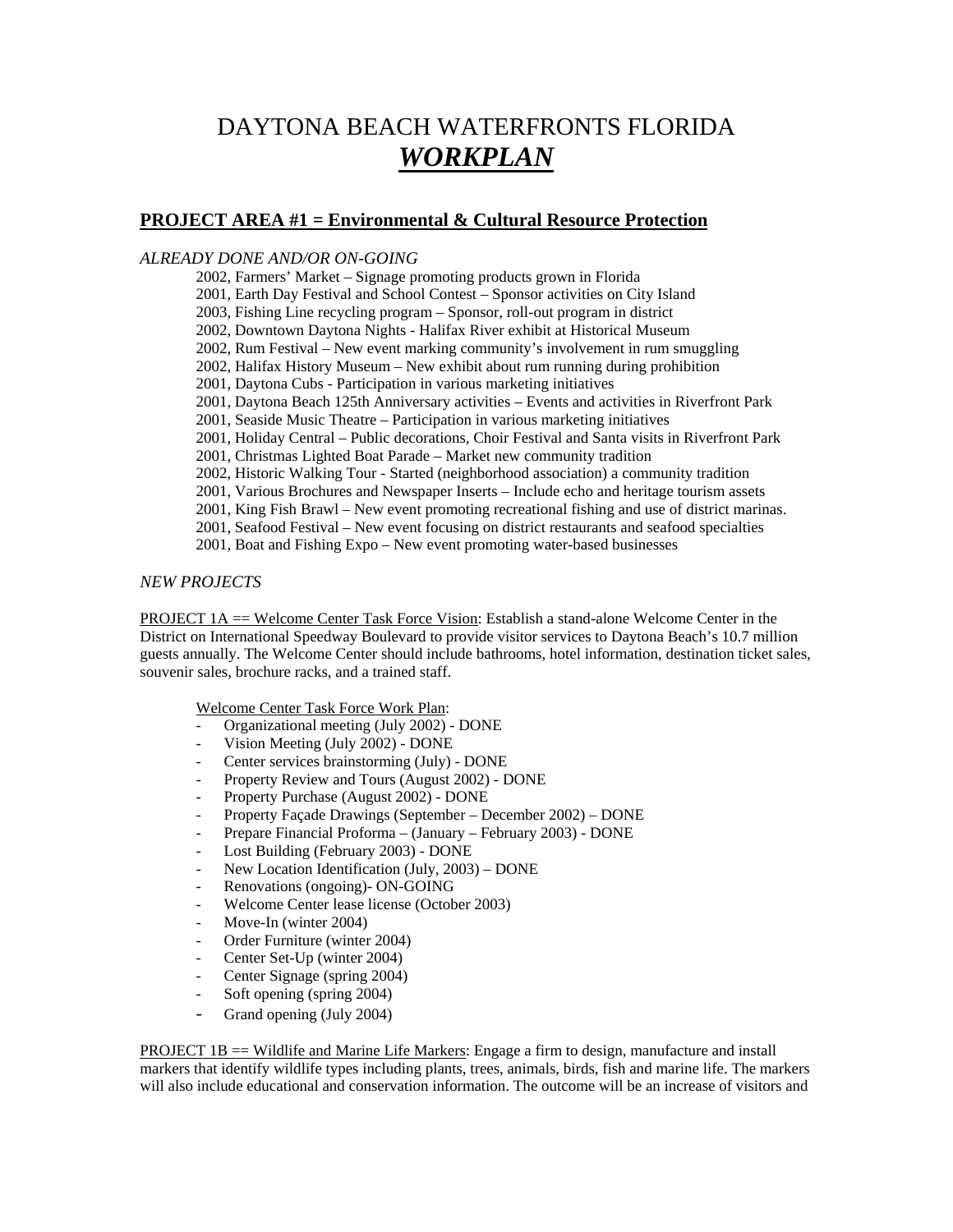residents visiting the district's open space areas to learn and watch wildlife and marine life. The markers – along with the Environmental Learning Center - will position the district as an educational laboratory.

Wildlife and Marine Life Markers:

- Secure funding for consultant (GRANT DUE 10/15/03)
- If funded, begin process (JULY 2004)

PROJECT 1C == Environmental, Cultural and Historical Destination Way-Finding Markers and Summaries: Engage a firm(s) to design, manufacture and install way-finding markers for district environmental, cultural and historical destinations that include user services. The markers will include summaries for each destination. They will also include guest services information.

Environmental, Cultural and Historical Destination

- Way-Finding Markers and Summaries:
- Secure funding for consultant (GRANT DUE 10/15/03)
- If funded, begin process (JULY 2004)

PROJECT 1D == Riverfront Park/Open Space Plan: The Riverfront Park Task Force has been in–place for over one year. Its findings have been presented to the DBPA Board of Directors and the Downtown Development Authority (DDA) for consideration. If approved, the Task Force plans to contract with a model artist to create a model of the Park. The model will demonstrate the relationship and scale of the park to its surroundings. New projects for the park such as the Lively Arts center, various retention ponds, non-motorized water activity areas, new marina slips and performance stage/meeting places will be included in the model.

The model will also be used as a community awareness strategy. It will go on "tour" within the community at such locations as city hall, county library, Volusia Mall and other public place for public input and comments on the Task Force's findings. After collecting comments, the findings will be adjusted prior to presentation to the city commission for approval.

#### Riverfront Park/Open Space Plan:

- Organizational meeting (DONE)
- Vision Meeting (DONE)
- New use lists (DONE)
- Riverfront Park lighting improvements (ON-GOING)
- Rebuild Riverfront Park footbridge to Library (DONE)
- Veteran's Plaza complete (DONE)
- Stakeholder Survey (DONE)
- Master Plan Idea List (DONE)
- Secure funding for model development (GRANT DUE 10/15/03)
- Riverfront Park Performance Stages/Plazas (OPEN)
- Bike racks (open)
- Riverfront Park Exercise Trail/Markers (open)
- Riverfront Park model boat/fish pond (OPEN)
- Riverfront Park public art (OPEN)
- Riverfront Park playground (DONE)
- Riverfront Park reconfigure streams/water features (OPEN)

PROJECT  $1E =$  Manatee Island / Echo-Island: Re-open Manatee island as an Echo-Tourism destination. Feature non-motorized water activities such as paddleboat, sail boat, canoe, and kayak rentals. Move and restore the historic Josie Rodgers house to the base of Manatee Island to serve as an Echo-Tourism resource center and offer bike rentals, species lists, exhibits, educational programming and birding information.

Manatee Island / Echo-Island:

- Manatee Island improvements, phase 1 (SCHEDULED)
- Floating Dock off Riverfront Park (DONE)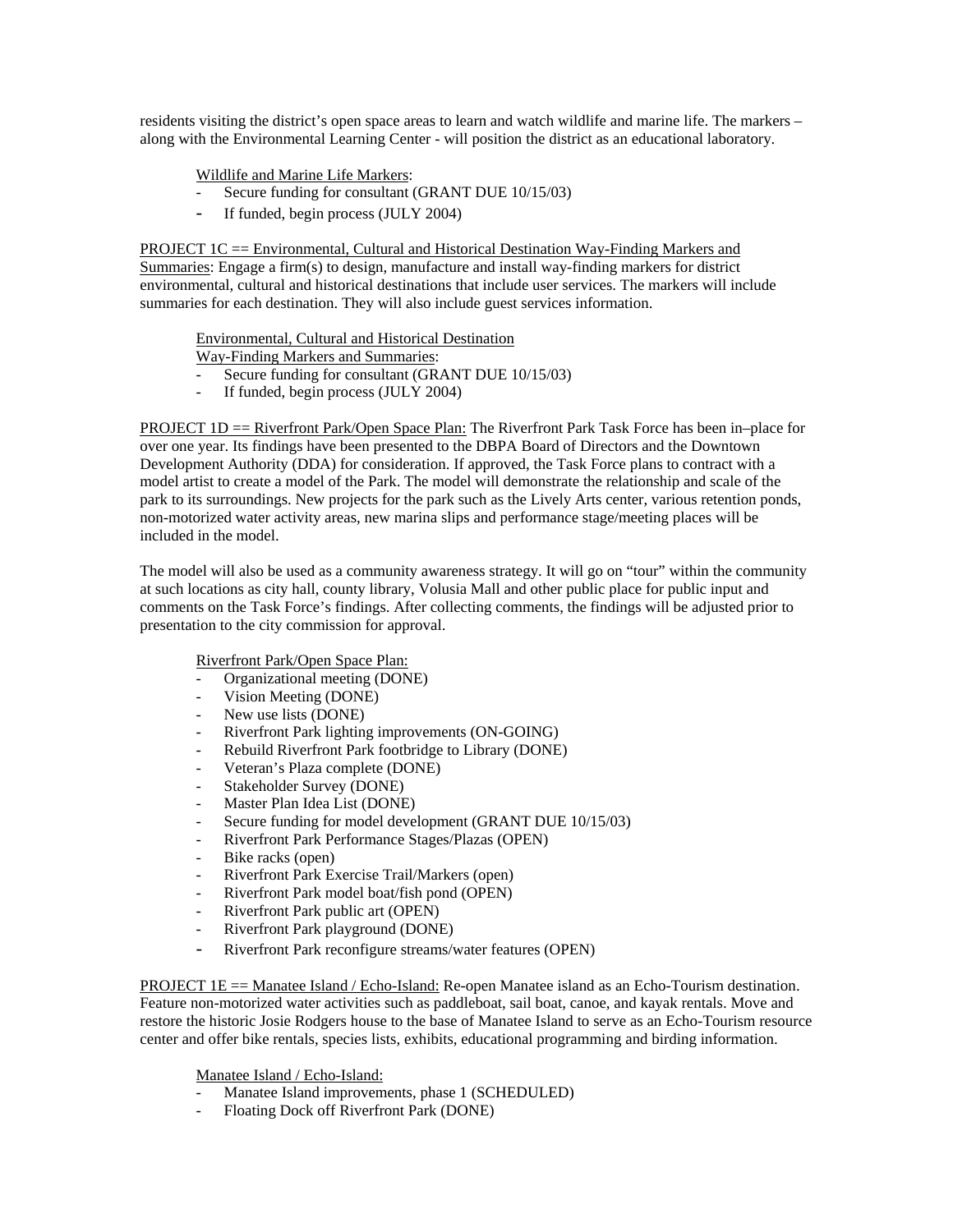- Josie Rodgers House renovation (ON-GOING)
- Manatee Island improvements, phase 2 (OPEN)
- Project management, city or RFP? (OPEN)

PROJECT 1F == Environmental, Cultural and Historical Destination Improvements  $\&$  Group Marketing: position the 100 block of North Beach Street as the center for the region's Arts and Culture community. Anchors include the Seaside Music Theatre and Black Crow Broadcasting. New anchors will include the Lively Arts Center, several graduate programs in fine arts at a new campus of the University of Central Florida, a high school for the performing arts, a community arts academy/school co-op (painting, dance, singing, acting and instrument lessons) and a non-profit arts organization administrative office co-op.

Position the two hundred block of South Beach Street as the area's historical hub. Expand the Halifax Historical Museum and implement a marketing repositioning plan. Renovate Jackie Robinson Ballpark and add the Jackie Robinson Experience museum as part of the ballpark's renovations. Raise awareness of the fire house and its tours (oldest operating fire house in Florida). Link the two destinations with a new foot bridge.

## Environmental, Cultural and Historical Destination

Improvements & Group Marketing:

- Organizational meeting (DONE)
- Vision Meeting (DONE)
- Work Plan Development (DONE)
- Jackie Robinson Ballpark light improvements (ON-GOING)
- Halifax Historic Museum new racing exhibit (DONE)
- Seaside Music Theatre façade improvements (DONE)
- Lively Arts center ground breaking (WINTER 2004)
- Jackie Robinson Ballpark field improvements (ON-GOING)
- Community Art School Co-op (OPEN)
- Non-profit Arts Organizations Office Co-op (OPEN)
- Jackie Robinson Ballpark new grandstands (OPEN)
- Lively Arts center opens (WINTER 2005)
- High School for the performing arts opens (OPEN)
- UCF district campus opens (Fall 2004)
- Halifax Historical Museum expansion (OPEN)
- Dedicated group marketing budget for destinations (DONE)
- Cross-promotion development and implementation (DONE)

## **PROJECT AREA #2 = Hazard Mitigation**

#### *ALREADY DONE AND/OR ON-GOING*

- 2002, Facade Matching Grant Encouraged Project Impact and Rebuild America participation among façade assistance program participants.
- 2002, Update design district standards
- 2001, Facade planning Assistance Offered free drawings for façade improvements that included Project Impact and Rebuild America focus areas.
- 2001, Hurricane Awareness Pole Marked water levels on a Palm Tree in Riverfront Park showing surge levels. Also included special phone number for mitigation assistance.

#### *NEW PROJECTS*

PROJECT 2A == Historic Building List: Prepare a list and description of buildings considered "contributing" in the district's National Historic District. Provide list to state, county, and city EMS officials for use in post-disaster engineering demolition review consideration. Agencies currently only maintain lists of buildings that are individually listed.

#### Historic Building List Work Plan: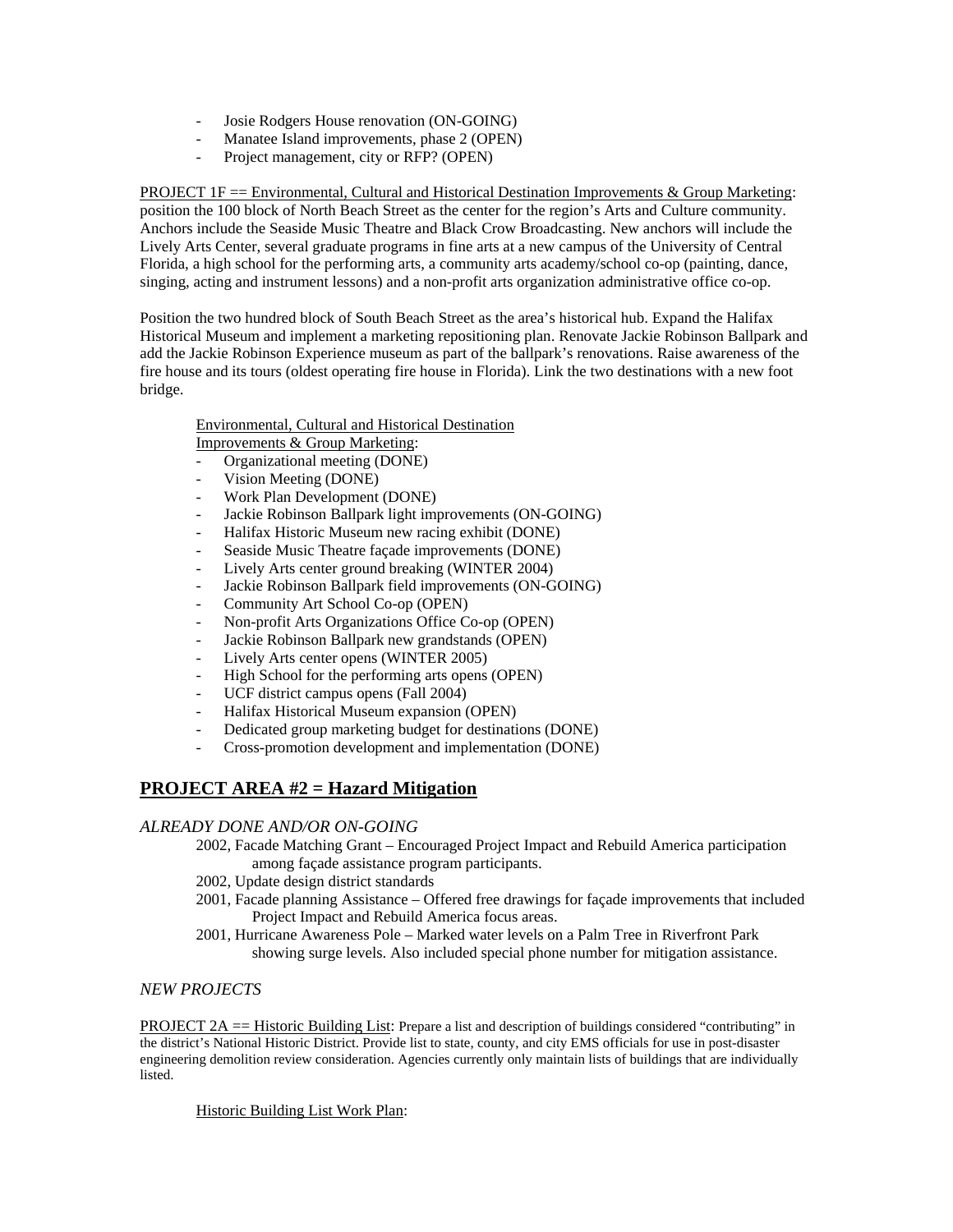- Copy application to create National Historic District (winter 2004)
- Compile list of addresses and descriptions for buildings considered "contributing" (winter 2004)
- Prepare report from information (winter 2004)
- Present report to Department of State (Historical Preservation), DEP (EMS), Volusia County (EMS, Volusia 2020) and City of Daytona Beach (EMS, Code Enforcement) (spring 2004)

PROJECT 2B == Post-Disaster Plan: prepare a post-disaster plan for merchants designed to encourage reopening as fast as possible. Plan should consider building-sharing and temporary tent stores.

Post-Disaster Plan:

- Secure funding for consultant to develop plan (winter 2004)
- Include stakeholders in research and data collection process (summer 2004)
- Present plan to DBPA, DDA, CRA and City Commission (summer 2004)
- Where possible, offer plan as demonstration project for other communities (fall 2004)

### **PROJECT AREA #3 = Public Access**

#### *ALREADY DONE AND/OR ON-GOING*

- 2001, Signage Assessment Current Consultant working on a way-finding design standard and message/location program
- 2002, Benches Refinished and replaced district benches.
- 2001, Outdoor Dining Encouraged district restaurants to start/expand outdoor dining options for customers.
- 2003, Outdoor displays/sandwich boards Created design guidelines for outdoor merchandising. Project under consideration by city government.

#### *NEW PROJECTS*

PROJECT 3A == Echo-Island Parking Lot: secure funding, design and construct a parking lot for Dr. Josie Rogers House, the Environment Learning & Welcome Center, and Echo-Island.

Echo-Island Parking Lot:

Apply for project funding (grant due  $10/15/03$ )

 $PROJECT 3B = Echo-Island Access Bridge: secure funding, design and resurface the footbridge from$ Riverfront Park to Manatee Island (Echo-Island).

Echo-Island Access Bridge:

Find project funding sources (winter 2004)

PROJECT 3C == Jackie Robinson Ballpark Foot/Event Bridge: secure funding, design and construct a footbridge from Beach Street parking/Riverfront park to Jackie Robinson Ballpark. Bridge could also serve as a site for events and outdoor activities.

Echo-Island Access Bridge:

Find project funding sources (winter 2004)

## **PROJECT AREA #4 = Viable Traditional Economy**

#### *ALREADY DONE AND/OR ON-GOING*

- 2001, Economic Analysis Prepared economic plan for district
- 2001, Building Profiles Surveyed all Beach Street properties
- 2001, Business Profiles Surveyed all Beach Street businesses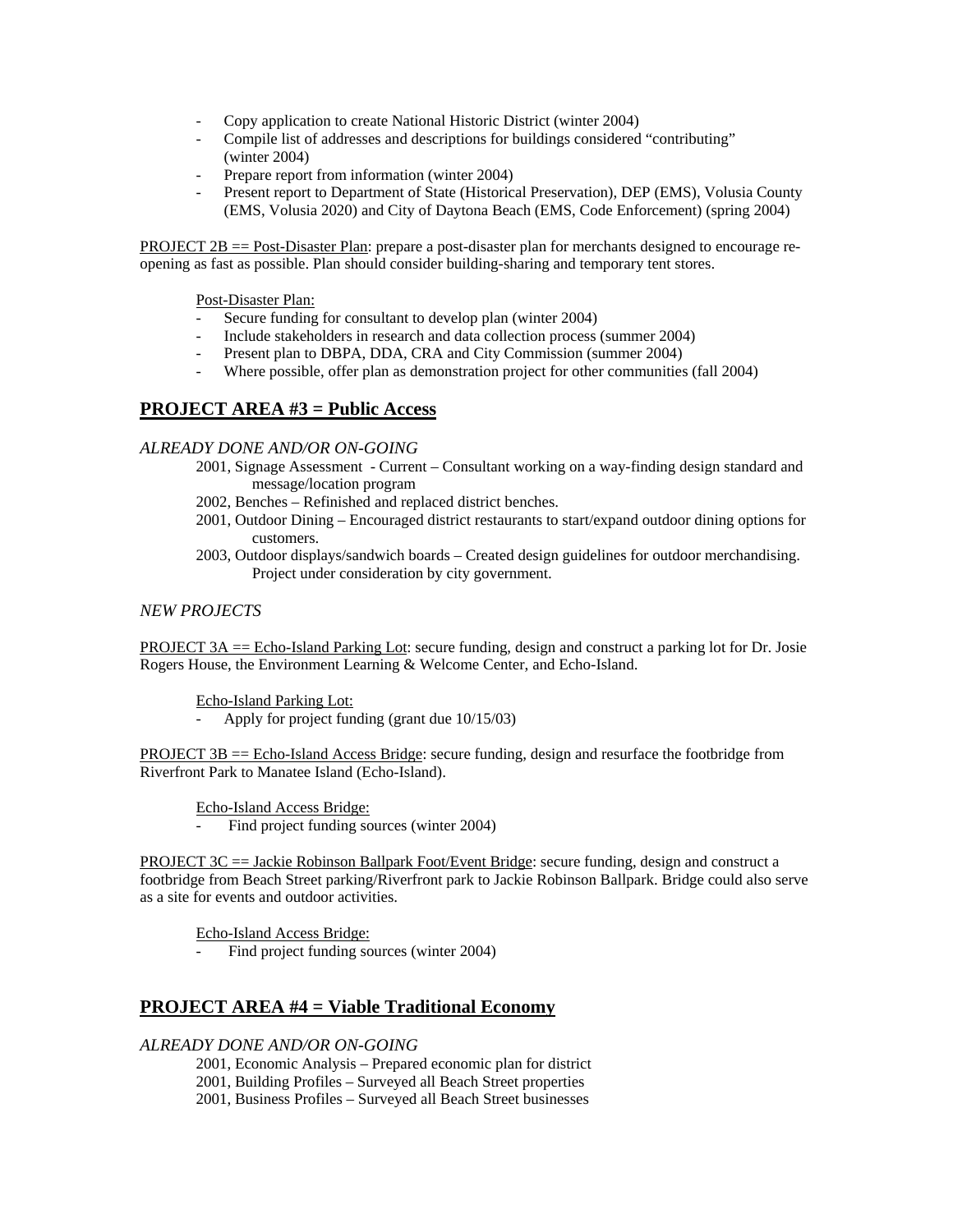- 2002, Technology-based Resource Center Opened a free technology-based resource center
- 2002, "Breakfast for Your Business" Started regular Retail Development Workshops
- 2002, New Business Mentor Program Linked new businesses with existing businesses
- 2002, Entrepreneur Training Program Offered BCC program to new merchants, tuition free
- 2002, Floating Retail Incubator Program Secured vendors to offer services to new businesses on a sliding scale for the first two years.
- 2002, Merchant Adoption program Business development consultant adopt new and at-risk businesses to stabilize and make profitable.

#### NEW PROJECTS

PROJECT 4A == Halifax Harbor Marina Expansion: Expand and reconfigure the Halifax Harbor Marina to accommodate additional transient boat slips

Halifax Harbor Marina Expansion:

- Organizational meeting (September 2002) DONE
- Vision Meeting (September 2002) DONE
- Dredging permit (Fall 2002) DONE
- Secure submerged water lease ON-GOING
- Dredging (DONE)
- Dock installation and reconfiguration (OPEN)
- Expanded marina & yacht club grand opening (OPEN)

PROJECT 4B == Halifax Harbor Marina Plaza Renovation: Paint, renovate and add value-added services to the marina such as a computer lab, TV room, fitness center, pool, tile bathrooms, lounge etc.

Halifax Harbor Marina Plaza Renovation:

- Repaint Plaza (DONE)
- Fund value-added services (OPEN)
- Implement value-added services (OPEN)

PROJECT 4C == National Guard Facility Relocation/Redevelopment RFP: Identify new site, build support for a new facility, secure funding for construction, fund demolition, issue RFP for site (possible residential, yacht club and/or hotel).

National Guard Facility Relocation/Redevelopment RFP

- Identify new site (DONE)
- Build support for relocation (DONE)
- Secure funding for construction (ON-GOING)

PROJECT  $4D =$  White Elephant Buildings: Identify new uses that are economically feasible for vacant and soon-to-be vacant buildings in the district. Assemble incentives to bridge economic gaps, and where possible use consultants to match developers with possible projects.

- White Elephant Buildings:<br>- Organizational meeting (DONE)
- Vision Meeting (DONE)
- Tour vacant buildings (DONE)
- Assess possible new uses (DONE)
- Secure consultant to perform proformas (OPEN)
- Hire consultants to help link projects with developers (OPEN)
- Work with prospects (ON-GOING)

**PROJECT 4E**  $=$  Water-based Business Cluster: Engage a consultant to identify opportunities (prepare economic capacity), prepare recruitment materials, and assist with the recruitment process. The outcome will be the creation of the cluster plan and evidence of business recruitment. The products and deliverables